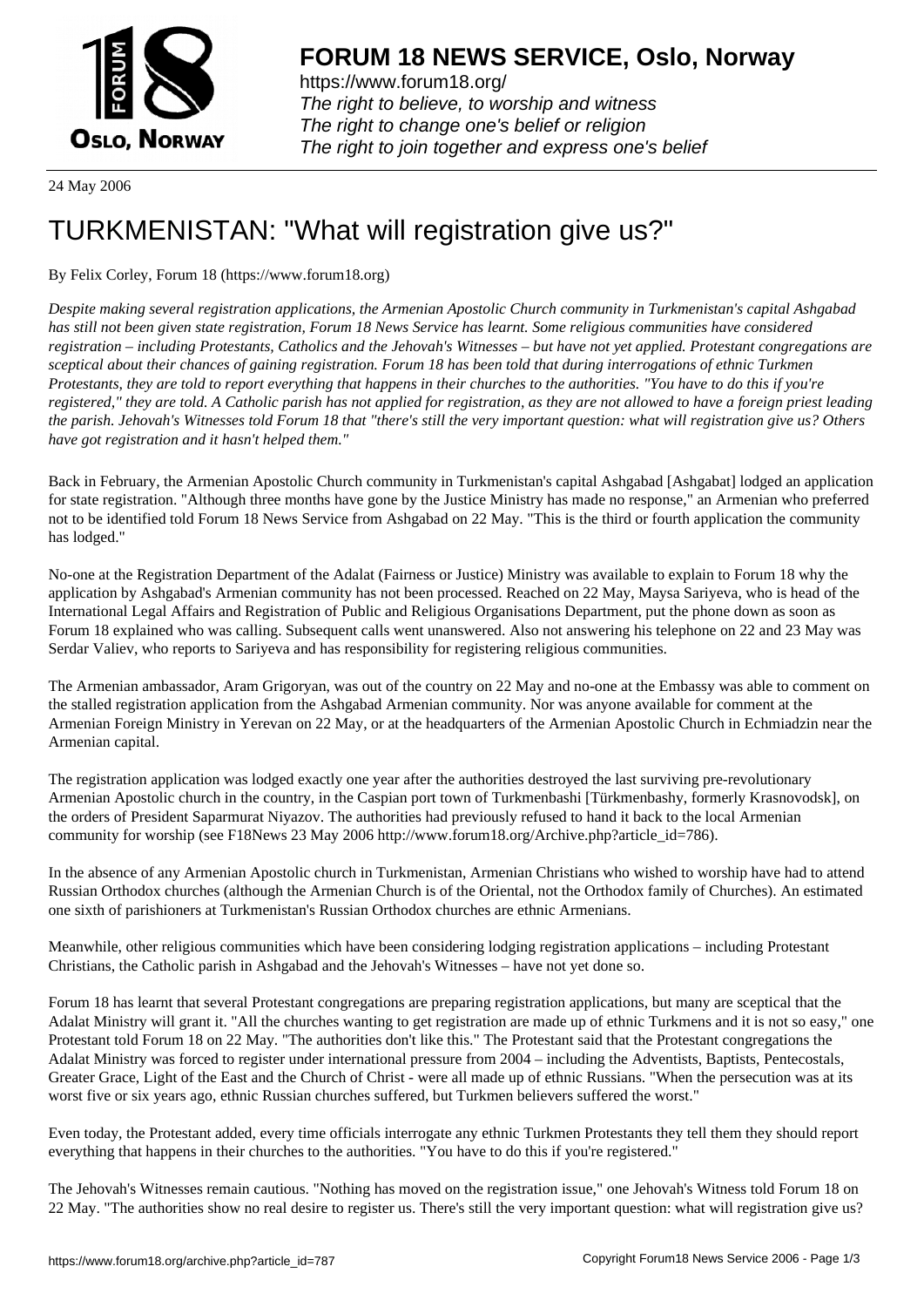necessary documentation.

Ashgabad's Catholic parish has not yet applied for registration, as it remains unhappy with the terms of the Religion Law and has not been able to meet Adalat Ministry officials to discuss the wording of the statute. "We want to explain to the Ministry the absolute impossibility for the parish to be led by a local citizen," one Catholic familiar with the process told Forum 18 on 23 May. "The authorities have to allow us to build up a community and only with time will there perhaps be a local priest who could lead the community. We want to discuss this point with the Ministry and we hope they'll understand it."

The Catholic said the community is grateful that the Turkmen authorities have allowed two Polish priests to serve the community. Mass is currently held on Vatican diplomatic territory in the Nunciature in Ashgabad. Eventually the Catholics would like to build a church to replace the one destroyed by an earthquake in Soviet times. "But the church is the community, not the building," the Catholic stressed to Forum 18.

Other religious communities registered since May 2004 are the Baha'is, the Hare Krishna community and the New Apostolic Church. Already registered were about a hundred Sunni Muslim mosques. Shia Muslim mosques are unofficially barred from registering. Most of the country's 12 Russian Orthodox churches were finally re-registered in November 2005, though the Dashoguz [Dashhowuz] parish was stripped of registration in 2003 and has been unable to regain it. The parish has also been prevented from completing building work on its church (see F18News 3 April 2006 http://www.forum18.org/Archive.php?article\_id=754).

Conditions that have been imposed on registered communities are highly restrictive, including bans on meeting for worship, including in private homes, and on printing and importing religious literature (see F18News 28 February 2005 http://www.forum18.org/Archive.php?article\_id=521), tight financial restrictions and a ban on foreign citizens leading religious communities (see F18News 13 May 2004 http://www.forum18.org/Archive.php?article\_id=320). Many religious believers in Turkmenistan strongly object to these conditions, describing religious freedom in the country as "fictitious" (see F18News 16 February 2006 http://www.forum18.org/Archive.php?article\_id=728).

Among the problems communities have experienced since registering are that nationally registered communities have had their regional communities' registration denied by officials in police raids (see F18News 19 December 2005 http://www.forum18.org/Archive.php?article\_id=707); and unwritten extra-legal obstacles have been placed in the way of unregistered communities registering, or registered communities meeting (see F18News 9 December 2005 http://www.forum18.org/Archive.php?article\_id=702). Registered congregations are also pressured to subscribe to the cult of personality around President Niyazov, and the Ruhnama, his alleged "spiritual writings" (see F18News 1 March 2005 http://www.forum18.org/Archive.php?article\_id=522).

Unregistered religious activity remains illegal (see F18News 24 May 2004 http://www.forum18.org/Archive.php?article\_id=326).

Although extreme harassment of religious communities has eased off recently, official intimidation still occurs. This was described to Forum 18 by one Protestant as officials "inciting interreligious hatred" (see eg. F18News 19 January 2006 http://www.forum18.org/Archive.php?article\_id=717).

Among recent incidents, two teachers of the Koran in the village of Kongur near the south-eastern town of Mary were summoned by the Ministry of State Security (MSS) secret police early in the year and banned from teaching the Koran, Jumadurdy Ovezov, a correspondent for Radio Free Europe's Turkmen Service told Forum 18 from Mary on 15 May.

Jehovah's Witnesses told Forum 18 that in March, one of their members was detained in Ashgabad while he was on his way to visit a fellow-believer. A police officer hit him on the head several times, forced him to get into a car and took him to the police station. There he was interrogated and had his Bible and other religious books confiscated, but was released later that day. In April, two female Jehovah's Witnesses were coming out of a block of flats in Turkmenbashi when they were detained by police. They were taken by car to the local police station where they were searched and interrogated. "Officers used the usual crude words during the interrogation," one Jehovah's Witness told Forum 18. The two were forced to write statements before being freed.

At 8 pm on 3 May, more than 15 officials raided a house group meeting of the Soygi (Love) Protestant Church in Ashgabad, confiscating Bibles and other personal belongings and subjecting the 13 church members present to extensive interrogation over two and a half hours, Compass Direct reported. The raid was led by the police and secret police, but included officials of the hyakimlik (local administration), foreigner registration office and the Committee for Religious Affairs. Church members were forced to reenact their meeting while police videotaped them.

One leader of the 35-strong unregistered Soygi Church even asked her interrogators to help it register with the government, in what one church member told Compass Direct was a  $\hat{a} \in \hat{c}$  were bold move  $\hat{a} \in \cdot$ .

Meanwhile, Protestants have complained that some are still being prevented from travelling abroad for religious purposes, including